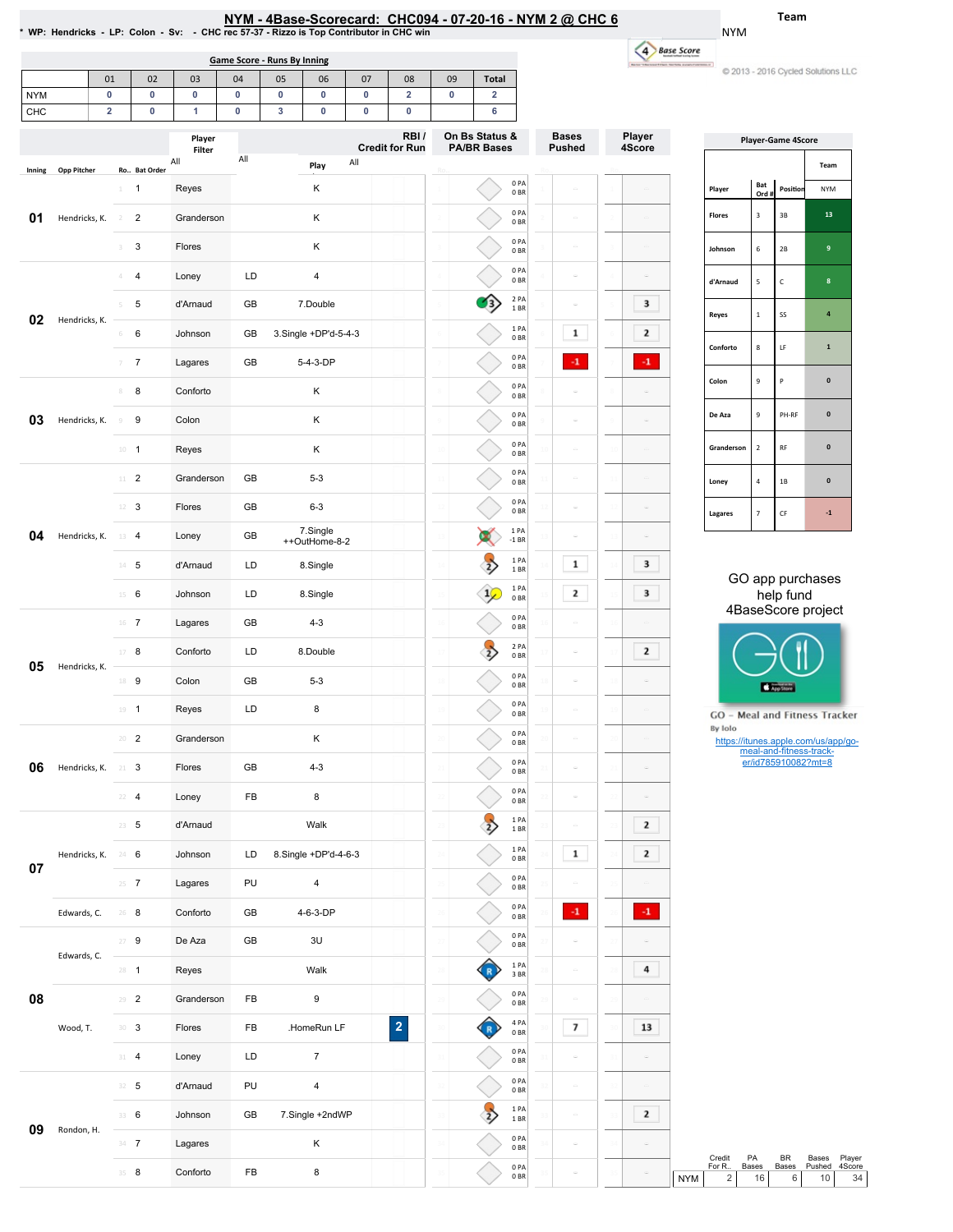| : 3 + HOGULFNV / 3 & RORQ 6Y                                                                                                                                                                                                                                                                                                                      |                       |            |                                | 1 < 0<br>$8+8$ UF        |    | %DVH6FRUHFDLG &+&            |                      | 5 LJ R LV 7 RS & ROMMEXWRULQ & + & Z LQ |    |               |              | $1 < 0$ # $8 + 8$ |       | EzD                                                       |                                         | d u                    |                                  |  |  |  |
|---------------------------------------------------------------------------------------------------------------------------------------------------------------------------------------------------------------------------------------------------------------------------------------------------------------------------------------------------|-----------------------|------------|--------------------------------|--------------------------|----|------------------------------|----------------------|-----------------------------------------|----|---------------|--------------|-------------------|-------|-----------------------------------------------------------|-----------------------------------------|------------------------|----------------------------------|--|--|--|
|                                                                                                                                                                                                                                                                                                                                                   |                       |            |                                | ' u ^ } OEr Zuv• C/vv]vP |    |                              |                      |                                         |    |               |              |                   |       |                                                           |                                         |                        |                                  |  |  |  |
|                                                                                                                                                                                                                                                                                                                                                   | ìí                    | ìî         | ìï                             | ìð                       | ìñ | ìò                           | ìó                   | ìô                                      | ìõ | d}šo          |              |                   |       |                                                           |                                         |                        |                                  |  |  |  |
| 1 < 0<br>$8 + 8$                                                                                                                                                                                                                                                                                                                                  |                       |            |                                |                          |    |                              |                      |                                         |    |               |              |                   |       |                                                           |                                         |                        |                                  |  |  |  |
|                                                                                                                                                                                                                                                                                                                                                   |                       |            | Wol C OE                       |                          |    |                              |                      | $5\%$                                   |    | 2 Q%V 6 VDWXV |              | %DVHV             | 30 NU |                                                           |                                         | WoÇOE u ð^}Œ           |                                  |  |  |  |
| /vv]vP K‰W)§Z OE                                                                                                                                                                                                                                                                                                                                  |                       | Z} XX ŠKŒC | &još Œ<br>$\pmb{\circledcirc}$ | $\pmb{\circledcirc}$     |    | WoÇ                          | $\pmb{\circledcirc}$ | & UHGLWIRU5 XQ                          |    | 3\$ %5 %DVHV  |              | 3 XVKHG           | 6FRUH |                                                           |                                         |                        | d u                              |  |  |  |
|                                                                                                                                                                                                                                                                                                                                                   | f.                    |            | 5HHV                           |                          |    | $\bullet$                    |                      |                                         |    |               | i W<br>$i$ Z |                   |       | Wb C OE                                                   | š<br>KŒ.                                | w∙jŸ}∤                 | EzD                              |  |  |  |
| , v OEI∙U⊲X ⊺                                                                                                                                                                                                                                                                                                                                     |                       |            | * UDQGHU/RQ                    |                          |    | $\sim$                       |                      |                                         |    |               | i W<br>i Z   |                   |       | 80 OF                                                     | Ï.                                      | Ï.                     | $11 -$                           |  |  |  |
|                                                                                                                                                                                                                                                                                                                                                   | $\top$                |            | ) <b>BUHV</b>                  |                          |    | $\cdot$                      |                      |                                         |    |               | i W<br>$i$ Z |                   |       | :} Zv∙} v                                                 | ò                                       | î                      | õ                                |  |  |  |
|                                                                                                                                                                                                                                                                                                                                                   | ð                     |            | / RCH                          | $\prime$ .               |    |                              |                      |                                         |    |               | ì W<br>ì Z   |                   |       | $-$ OE $\mu$                                              | ñ                                       |                        | ô                                |  |  |  |
|                                                                                                                                                                                                                                                                                                                                                   | ñ                     |            | G\$ LODXG                      | $*$ %                    |    | ' RXE®                       |                      |                                         |    |               | îW<br>í Z    |                   |       |                                                           |                                         |                        |                                  |  |  |  |
| , v OEI•U <x< td=""><td>ò</td><td></td><td>- RKQVRQ</td><td><math>*</math> %</td><td></td><td>61Q10H ' 3 G</td><td></td><td></td><td></td><td></td><td>i W<br/>i Z</td><td></td><td></td><td><math>Z</math> <math>Q \bullet</math></td><td><math>\mathbf{I}</math></td><td><math display="inline">\mathsf{v}\mathsf{v}</math></td><td>ð</td></x<> | ò                     |            | - RKQVRQ                       | $*$ %                    |    | 61Q10H ' 3 G                 |                      |                                         |    |               | i W<br>i Z   |                   |       | $Z$ $Q \bullet$                                           | $\mathbf{I}$                            | $\mathsf{v}\mathsf{v}$ | ð                                |  |  |  |
|                                                                                                                                                                                                                                                                                                                                                   | ó                     |            | / DJDUHV                       | $*$ %                    |    | '3                           |                      |                                         |    |               | i W          |                   |       | $\}$ v( $\}$ OB                                           | ô                                       | $\mathcal{A}$          | $\mathbf{I}$                     |  |  |  |
|                                                                                                                                                                                                                                                                                                                                                   | ô                     |            | & RORUR                        |                          |    | $\cdot$                      |                      |                                         |    |               | i Z<br>i W   |                   |       | }o}v                                                      | õ                                       | W                      | ì.                               |  |  |  |
| , vQEl∙UkX ŏ                                                                                                                                                                                                                                                                                                                                      |                       |            | & RORQ                         |                          |    | $\cdot$                      |                      |                                         |    |               | i Z<br>i W   |                   |       | j.                                                        | õ                                       | WrZ&                   | ì.                               |  |  |  |
|                                                                                                                                                                                                                                                                                                                                                   | íì.                   |            | $5H$ HV                        |                          |    |                              |                      |                                         |    |               | i Z<br>i W   |                   |       | 'OEv OBV                                                  | Î                                       | Z&                     | $\mathbf{i}$                     |  |  |  |
|                                                                                                                                                                                                                                                                                                                                                   |                       |            | * UDQGHU/RQ                    | * $%$                    |    | $\sim$                       |                      |                                         |    |               | i Z<br>i W   |                   |       |                                                           |                                         |                        |                                  |  |  |  |
|                                                                                                                                                                                                                                                                                                                                                   | i í                   |            |                                |                          |    |                              |                      |                                         |    |               | $i$ Z<br>i W |                   |       | →v Ç                                                      | ð                                       | $\mathbf{I}$           | ì.                               |  |  |  |
|                                                                                                                                                                                                                                                                                                                                                   | íî                    |            | ) <b>BUHV</b>                  | * $%$                    |    | $61QJ$ $\Theta$              |                      |                                         |    |               | $i$ Z<br>í W |                   |       | $> P$ Œ                                                   | ó                                       | &                      | rí                               |  |  |  |
| , v OEI∙U <x f⊺<="" td=""><td></td><td></td><td>/ RCH</td><td>* <math>%</math></td><td></td><td>2 XWRPH</td><td></td><td></td><td></td><td></td><td>rí Z</td><td></td><td></td><td></td><td></td><td></td><td></td></x>                                                                                                                           |                       |            | / RCH                          | * $%$                    |    | 2 XWRPH                      |                      |                                         |    |               | rí Z         |                   |       |                                                           |                                         |                        |                                  |  |  |  |
|                                                                                                                                                                                                                                                                                                                                                   | íŏ                    |            | G\$ LODXG                      | $\prime$ .               |    | $61QJ$ $\Theta$              |                      |                                         |    |               | í W<br>í Z   |                   |       |                                                           |                                         |                        | * 2 DSS SXUFKDVHV                |  |  |  |
|                                                                                                                                                                                                                                                                                                                                                   | íñ                    |            | - RKQVRQ                       | $\prime$ .               |    | $61QJ$ $\Theta$              |                      |                                         |    |               | í W<br>i Z   |                   |       |                                                           | KHOS IXOG<br><b>YOVH'S FRUH SURWIFW</b> |                        |                                  |  |  |  |
|                                                                                                                                                                                                                                                                                                                                                   | íò                    |            | / DJDUHV                       | $*$ %                    |    |                              |                      |                                         |    |               | i W<br>i Z   |                   |       |                                                           |                                         |                        |                                  |  |  |  |
| , v Œl•UkX-                                                                                                                                                                                                                                                                                                                                       | íó                    |            | & ROIRUR                       | $\prime$ .               |    | ' RXE®                       |                      |                                         |    |               | îW<br>i Z    |                   |       |                                                           |                                         |                        |                                  |  |  |  |
|                                                                                                                                                                                                                                                                                                                                                   | íô                    |            | & RORQ                         | * $%$                    |    |                              |                      |                                         |    |               | i W<br>i Z   |                   |       |                                                           |                                         |                        |                                  |  |  |  |
|                                                                                                                                                                                                                                                                                                                                                   | íõ                    |            | 5HHV                           | $\prime$ .               |    |                              |                      |                                         |    |               | i W<br>i Z   |                   |       | KWASV LWACHN DSSOH FRP XV DSS JR<br>PHDCDCG ILMOHAV WIDEN |                                         |                        |                                  |  |  |  |
|                                                                                                                                                                                                                                                                                                                                                   | $\hat{1}$             |            | * UDQGHU/RQ                    |                          |    | $\sim$                       |                      |                                         |    |               | i W<br>i Z   |                   |       |                                                           |                                         |                        |                                  |  |  |  |
| , v OEI∙U⊲X îí                                                                                                                                                                                                                                                                                                                                    |                       |            | $)$ CRUHV                      | $*$ %                    |    |                              |                      |                                         |    |               | i W<br>i Z   |                   |       |                                                           | <b>HUIG</b>                             |                        | "PW                              |  |  |  |
|                                                                                                                                                                                                                                                                                                                                                   | $\hat{11}$            |            | / RCH                          | ) %                      |    |                              |                      |                                         |    |               | i W<br>$i$ Z |                   |       |                                                           |                                         |                        |                                  |  |  |  |
|                                                                                                                                                                                                                                                                                                                                                   | $-11$                 |            | G\$ LODXG                      |                          |    | $\therefore$ DON             |                      |                                         |    |               | i W<br>$i$ Z |                   |       |                                                           |                                         |                        |                                  |  |  |  |
| , vQEl∙UkX îŏ                                                                                                                                                                                                                                                                                                                                     |                       |            | - RKQVRQ                       | $\prime$ .               |    | 6LQJOH '3G                   |                      |                                         |    |               | i W<br>i Z   |                   |       |                                                           |                                         |                        |                                  |  |  |  |
|                                                                                                                                                                                                                                                                                                                                                   | $\hat{\mathbf{r}}$ in |            | / DJDUHV                       | 38                       |    |                              |                      |                                         |    |               | i W<br>i Z   |                   |       |                                                           |                                         |                        |                                  |  |  |  |
| Á ŒEUX îò                                                                                                                                                                                                                                                                                                                                         |                       |            | & RORUMY                       | $*$ %                    |    | $\overline{\phantom{a}}$ 3   |                      |                                         |    |               | i W<br>i Z   |                   |       |                                                           |                                         |                        |                                  |  |  |  |
|                                                                                                                                                                                                                                                                                                                                                   | ÎÓ                    |            | $'$ H\$]D                      | $*$ %                    |    | 8                            |                      |                                         |    |               | i W<br>i Z   |                   |       |                                                           |                                         |                        |                                  |  |  |  |
| $\land$ OF UX —                                                                                                                                                                                                                                                                                                                                   | Îô                    |            | $5 H$ HV                       |                          |    | $:$ DON                      |                      |                                         |    |               | í W<br>$i$ Z |                   |       |                                                           |                                         |                        |                                  |  |  |  |
|                                                                                                                                                                                                                                                                                                                                                   | ÎÕ                    |            | * UDQGHU/RQ                    | ) %                      |    |                              |                      |                                         |    |               | i W<br>i Z   |                   |       |                                                           |                                         |                        |                                  |  |  |  |
| t }} UdX                                                                                                                                                                                                                                                                                                                                          | $-71$                 |            | $)$ CRUHV                      | ) %                      |    | $+RP$ H <sub>5</sub> $XQ/$ ) |                      |                                         |    |               | ðW           |                   |       |                                                           |                                         |                        |                                  |  |  |  |
|                                                                                                                                                                                                                                                                                                                                                   | Tí.                   |            | / RQH                          | $\prime$ .               |    |                              |                      |                                         |    |               | $i$ Z<br>i W |                   |       |                                                           |                                         |                        |                                  |  |  |  |
|                                                                                                                                                                                                                                                                                                                                                   | Tî.                   |            | G\$ LODXG                      | 38                       |    |                              |                      |                                         |    |               | i Z<br>i W   |                   |       |                                                           |                                         |                        |                                  |  |  |  |
|                                                                                                                                                                                                                                                                                                                                                   |                       |            |                                |                          |    |                              |                      |                                         |    |               | ì Z<br>i W   |                   |       |                                                           |                                         |                        |                                  |  |  |  |
| $Z_y$ v } vU X -                                                                                                                                                                                                                                                                                                                                  | TT.                   |            | - RKQVRQ                       | $*$ %                    |    | 6 LQJOH QG 3                 |                      |                                         |    |               | $i$ Z<br>i W |                   |       |                                                           |                                         |                        |                                  |  |  |  |
|                                                                                                                                                                                                                                                                                                                                                   | ïð                    |            | / DJDUHV                       |                          |    | <b>Contract</b>              |                      |                                         |    |               | i Z<br>i W   |                   |       | &UHGLW 3\$<br>) RU5                                       | %DVHV                                   | $\%5$<br>%DVHV         | %DM-N 30 NHJ<br>3 XWHG<br>6 FRUH |  |  |  |
|                                                                                                                                                                                                                                                                                                                                                   | ïñ                    |            | & ROIRUR                       | ) %                      |    |                              |                      |                                         |    |               | ì Z          |                   |       | 1 < 0                                                     |                                         |                        |                                  |  |  |  |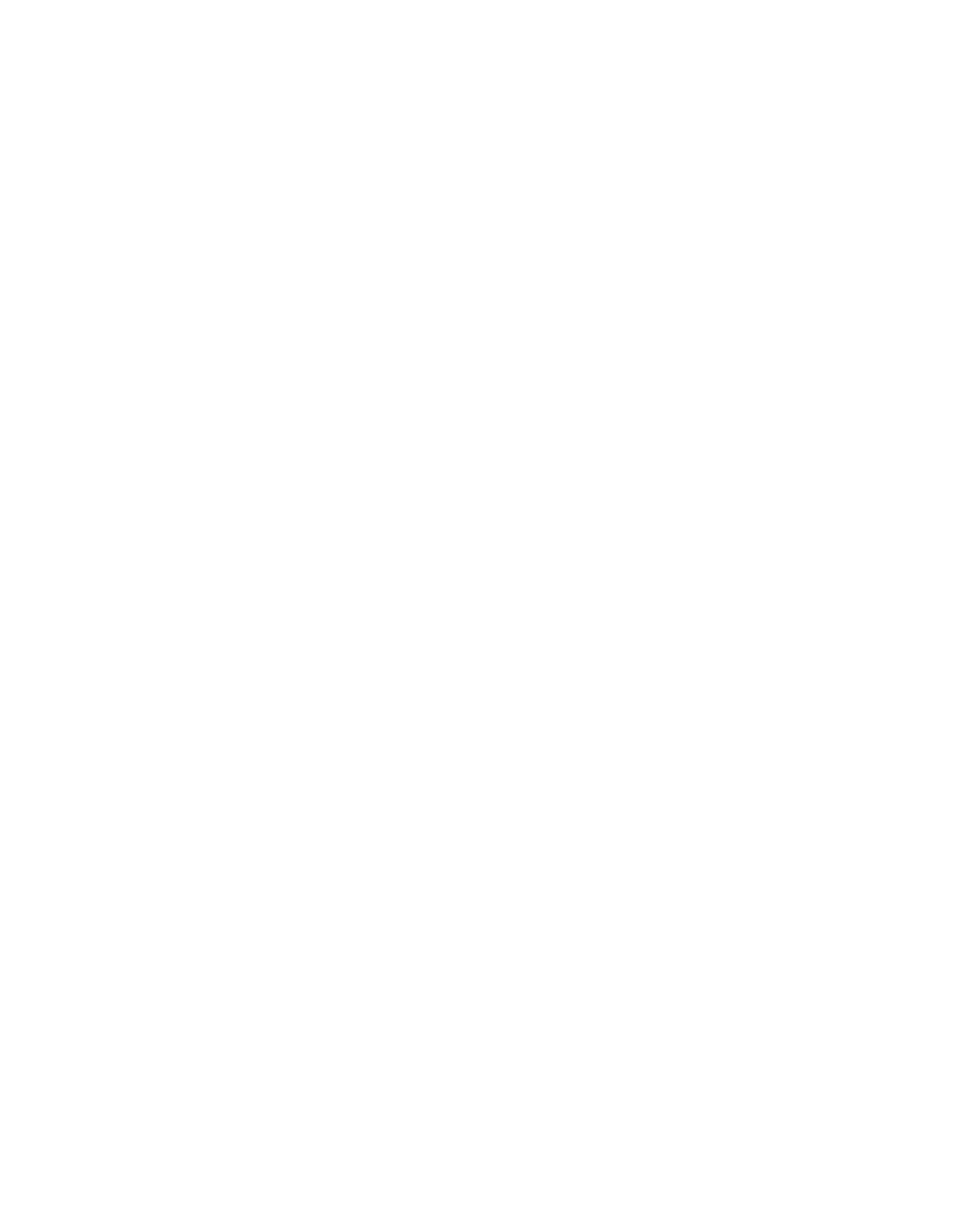## NYM - 4Base-Scorecard: CHC094 - 07-20-16 - NYM 2 @ CHC 6 فwp: Hendricks - LP: Colon - Sv: - CHC rec 57-37 - Rizzo is Top Contributor in CHC win



|               |            |              |                  |              |    | NYM - 4BaseScore - Player 4Score by Batting Order<br>WP: Hendricks - LP: Colon - Sv: - CHC094 - 07-20-16 - NYM 2 @ CHC 6 |                  |                  |                |              |              |
|---------------|------------|--------------|------------------|--------------|----|--------------------------------------------------------------------------------------------------------------------------|------------------|------------------|----------------|--------------|--------------|
|               |            |              |                  |              |    |                                                                                                                          | <b>Bat Order</b> |                  |                |              |              |
| Player        | Team       | Position     | $\mathbf{1}$     | $\mathbf{2}$ | 3  | $\overline{4}$                                                                                                           | 5                | 6                | $\overline{7}$ | 8            | 9            |
| <b>Flores</b> | <b>NYM</b> | 3B           |                  |              | 13 |                                                                                                                          |                  |                  |                |              |              |
| Johnson       | <b>NYM</b> | 2B           |                  |              |    |                                                                                                                          |                  | $\boldsymbol{9}$ |                |              |              |
| d'Arnaud      | <b>NYM</b> | $\mathtt{C}$ |                  |              |    |                                                                                                                          | 8                |                  |                |              |              |
| Reyes         | <b>NYM</b> | SS           | $\boldsymbol{4}$ |              |    |                                                                                                                          |                  |                  |                |              |              |
| Conforto      | <b>NYM</b> | LF           |                  |              |    |                                                                                                                          |                  |                  |                | $\mathbf{1}$ |              |
| Colon         | <b>NYM</b> | P            |                  |              |    |                                                                                                                          |                  |                  |                |              | $\mathbf{0}$ |
| De Aza        | <b>NYM</b> | PH-RF        |                  |              |    |                                                                                                                          |                  |                  |                |              | $\mathbf{0}$ |
| Granderson    | <b>NYM</b> | <b>RF</b>    |                  | $\pmb{0}$    |    |                                                                                                                          |                  |                  |                |              |              |
| Loney         | <b>NYM</b> | 1B           |                  |              |    | $\mathbf 0$                                                                                                              |                  |                  |                |              |              |
| Lagares       | <b>NYM</b> | <b>CF</b>    |                  |              |    |                                                                                                                          |                  |                  | -1             |              |              |

Scorecard Sponsored By



**GO** - Meal and Fitness Tracker By Iolo



# NYM - 4Score Box - Player Totals<br>CHC094 - 07-20-16 PHOM2@ CHCO - CHOMA<br>WP: Hendricks - LP: Colon - Sv: - CHC rec 57-37 - Rizzo is Top Contributor in CHC win

| Player        |        | Team Position | Bat<br>Ord #     | Credit For Run | PA Bases       | <b>BR</b> Bases | <b>Bases Pushed</b> | Player 4Score | Appearances    | Productivity<br>Rate |
|---------------|--------|---------------|------------------|----------------|----------------|-----------------|---------------------|---------------|----------------|----------------------|
| Flores        | NYM 3B |               | 3                | $\overline{2}$ | 4              | $\mathsf 0$     | $\overline{7}$      | 13            | 4              | 3.250                |
| Johnson       | NYM 2B |               | 6                | 0              | $\overline{4}$ | $\mathbf{1}$    | $\overline{4}$      | 9             | $\overline{4}$ | 2.250                |
| d'Arnaud      | NYM C  |               | 5                | $\pmb{0}$      | 4              | 3               | $\mathbf{1}$        | 8             | $\overline{4}$ | 2.000                |
| Reyes         | NYM SS |               | $\mathbf{1}$     | 0              | $\mathbf{1}$   | 3               | $\pmb{0}$           | $\sqrt{4}$    | $\sqrt{4}$     | 1.000                |
| Conforto      | NYM LF |               | 8                | 0              | $\overline{2}$ | 0               | $-1$                | $\mathbf{1}$  | $\overline{4}$ | 0.250                |
| Colon         | NYM P  |               | $\boldsymbol{9}$ | $\mathsf 0$    | $\mathbf 0$    | $\mathsf 0$     | $\mathsf{O}\xspace$ | $\mathbf 0$   | $\overline{2}$ | 0.000                |
| De Aza        |        | NYM PH-RF     | 9                | $\mathbf 0$    | $\mathbf 0$    | $\mathsf 0$     | $\mathsf 0$         | $\mathsf 0$   | $\mathbf{1}$   | 0.000                |
| Granderson    | NYM RF |               | $\overline{2}$   | $\pmb{0}$      | $\pmb{0}$      | $\mathsf 0$     | $\mathsf{O}\xspace$ | $\mathsf 0$   | $\overline{4}$ | 0.000                |
| Loney         | NYM 1B |               | $\overline{4}$   | $\mathbf 0$    | $\mathbf{1}$   | $-1$            | $\pmb{0}$           | $\pmb{0}$     | $\overline{4}$ | 0.000                |
| Lagares       | NYM CF |               | $\overline{7}$   | 0              | $\mathbf 0$    | $\mathsf 0$     | $-1$                | $-1$          | 4              | $-0.250$             |
| <b>Totals</b> |        |               |                  | $\overline{c}$ | 16             | 6               | 10                  | 34            | 35             | 0.971                |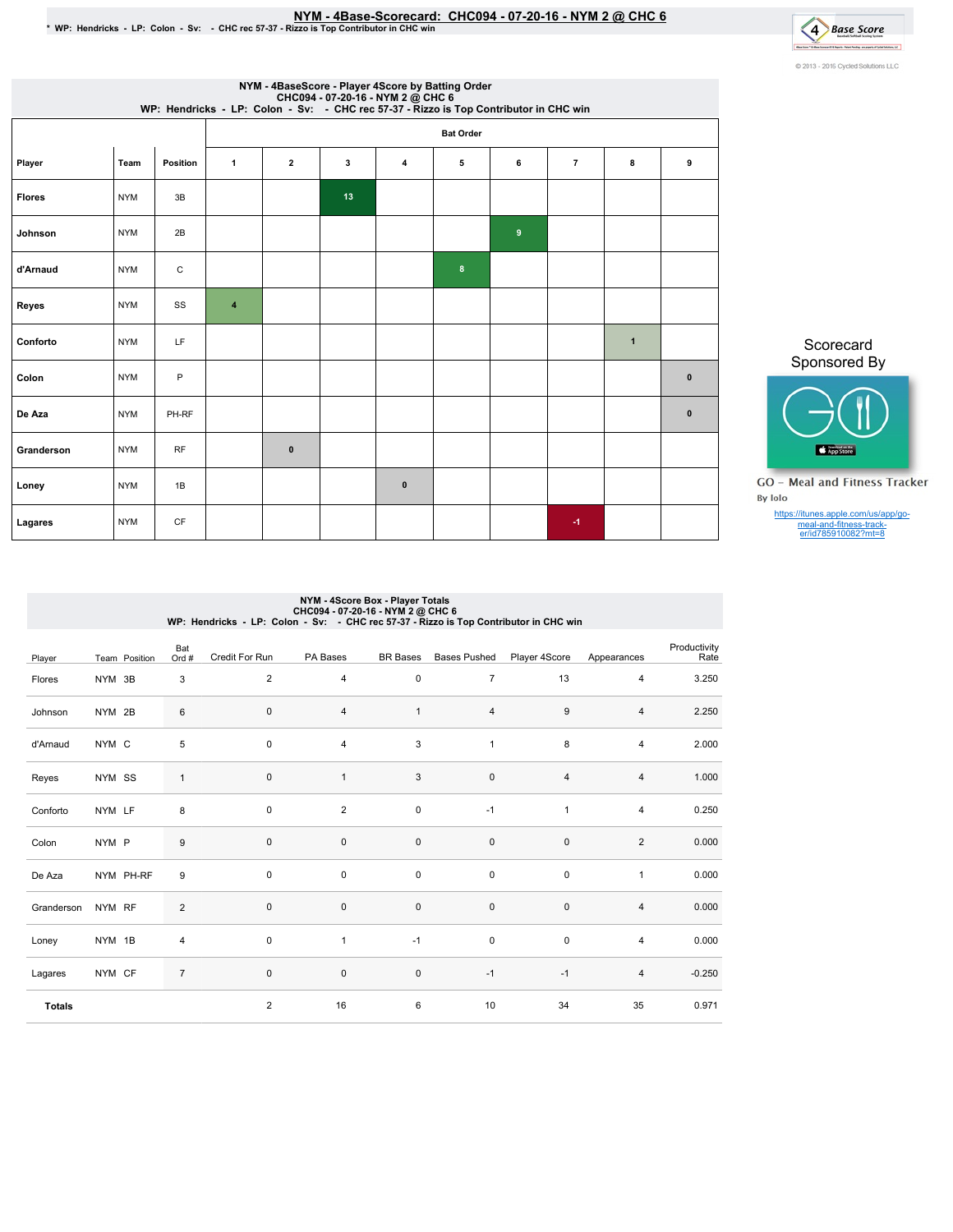## CHC - 4Base-Scorecard: CHC094 - 07-20-16 - NYM 2 @ CHC 6 فttp: Fundricks - LP: Colon - Sv: - CHC rec 57-37 - Rizzo is Top Contributor in CHC win



|                  |      |              | CHC094 - 07-20-16 - NYM 2 @ CHC 6<br>WP: Hendricks - LP: Colon - Sv: - CHC rec 57-37 - Rizzo is Top Contributor in CHC win |                |    |   | CHC - 4BaseScore - Player 4Score by Batting Order |    |                |                |                |
|------------------|------|--------------|----------------------------------------------------------------------------------------------------------------------------|----------------|----|---|---------------------------------------------------|----|----------------|----------------|----------------|
|                  |      |              |                                                                                                                            |                |    |   | <b>Bat Order</b>                                  |    |                |                |                |
| Player           | Team | Position     | $\mathbf{1}$                                                                                                               | $\overline{2}$ | 3  | 4 | 5                                                 | 6  | $\overline{7}$ | 8              | 9              |
| <b>Rizzo</b>     | CHC  | 1B           |                                                                                                                            |                | 21 |   |                                                   |    |                |                |                |
| <b>Russell</b>   | CHC  | SS           |                                                                                                                            |                |    |   |                                                   | 16 |                |                |                |
| <b>Bryant</b>    | CHC  | 3B           |                                                                                                                            | 8              |    |   |                                                   |    |                |                |                |
| Contreras        | CHC  | LF.          |                                                                                                                            |                |    | 8 |                                                   |    |                |                |                |
| Baez             | CHC  | 2B           |                                                                                                                            |                |    |   |                                                   |    |                | $\overline{7}$ |                |
| Heyward          | CHC  | CF-RF        |                                                                                                                            |                |    |   | 6                                                 |    |                |                |                |
| <b>Hendricks</b> | CHC  | P            |                                                                                                                            |                |    |   |                                                   |    |                |                | $\overline{2}$ |
| Almora           | CHC  | CF-Dsub      |                                                                                                                            |                |    |   |                                                   |    |                |                | $\blacksquare$ |
| Montero          | CHC  | $\mathsf{C}$ |                                                                                                                            |                |    |   |                                                   |    | $\bullet$      |                |                |
| Zobrist          | CHC  | RF-LF        | $\mathbf{0}$                                                                                                               |                |    |   |                                                   |    |                |                |                |

Scorecard Sponsored By



**GO** - Meal and Fitness Tracker By Iolo

https://itunes.apple.com/us/app/go-meal-and-fitness-track-er/id785910082?mt=8

# CHC - 4Score Box - Player Totals<br>CHC094 - 07-20-16 PHO & COMP<br>WP: Hendricks - LP: Colon - Sv: - CHC rec 57-37 - Rizzo is Top Contributor in CHC win

| Player        | Team Position | Bat<br>Ord #     | Credit For Run | PA Bases       | <b>BR</b> Bases | <b>Bases Pushed</b> | Player 4Score  | Appearances    | Productivity<br>Rate |
|---------------|---------------|------------------|----------------|----------------|-----------------|---------------------|----------------|----------------|----------------------|
| Rizzo         | CHC 1B        | 3                | 3              | 8              | $\mathsf 0$     | 10                  | 21             | $\overline{4}$ | 5.250                |
| Russell       | CHC SS        | 6                | $\overline{2}$ | 5              | 3               | 6                   | 16             | $\overline{4}$ | 4.000                |
| Bryant        | CHC 3B        | $\mathbf 2$      | $\mathbf 0$    | 3              | 5               | $\pmb{0}$           | 8              | $\,$ 5 $\,$    | 1.600                |
| Contreras     | CHC LF        | $\overline{4}$   | $\mathbf 0$    | $\overline{2}$ | 6               | $\pmb{0}$           | 8              | $\overline{4}$ | 2.000                |
| Baez          | CHC 2B        | $\bf 8$          | $\mathbf{1}$   | 2              | $\mathbf{1}$    | 3                   | $\overline{7}$ | $\overline{4}$ | 1.750                |
| Heyward       | CHC CF-RF     | 5                | $\mathbf 0$    | $\mathbf{1}$   | $\overline{2}$  | 3                   | 6              | $\overline{4}$ | 1.500                |
| Hendricks     | CHC P         | $\boldsymbol{9}$ | $\mathbf 0$    | $\mathsf 0$    | 0               | $\overline{c}$      | $\overline{2}$ | 3              | 0.667                |
| Almora        | CHC CF-Dsub   | 9                | $\mathbf 0$    | $\mathbf{1}$   | $\mathsf 0$     | $\pmb{0}$           | $\mathbf{1}$   | $\mathbf{1}$   | 1.000                |
| Montero       | CHC C         | $\overline{7}$   | $\mathbf 0$    | $\mathbf 0$    | $\mathbf 0$     | $\pmb{0}$           | $\mathbf 0$    | $\overline{4}$ | 0.000                |
| Zobrist       | CHC RF-LF     | $\overline{1}$   | $\mathbf 0$    | $\mathsf 0$    | $\mathsf 0$     | $\mathsf 0$         | $\mathsf 0$    | 5              | 0.000                |
| <b>Totals</b> |               |                  | 6              | 22             | 17              | 24                  | 69             | 38             | 1.816                |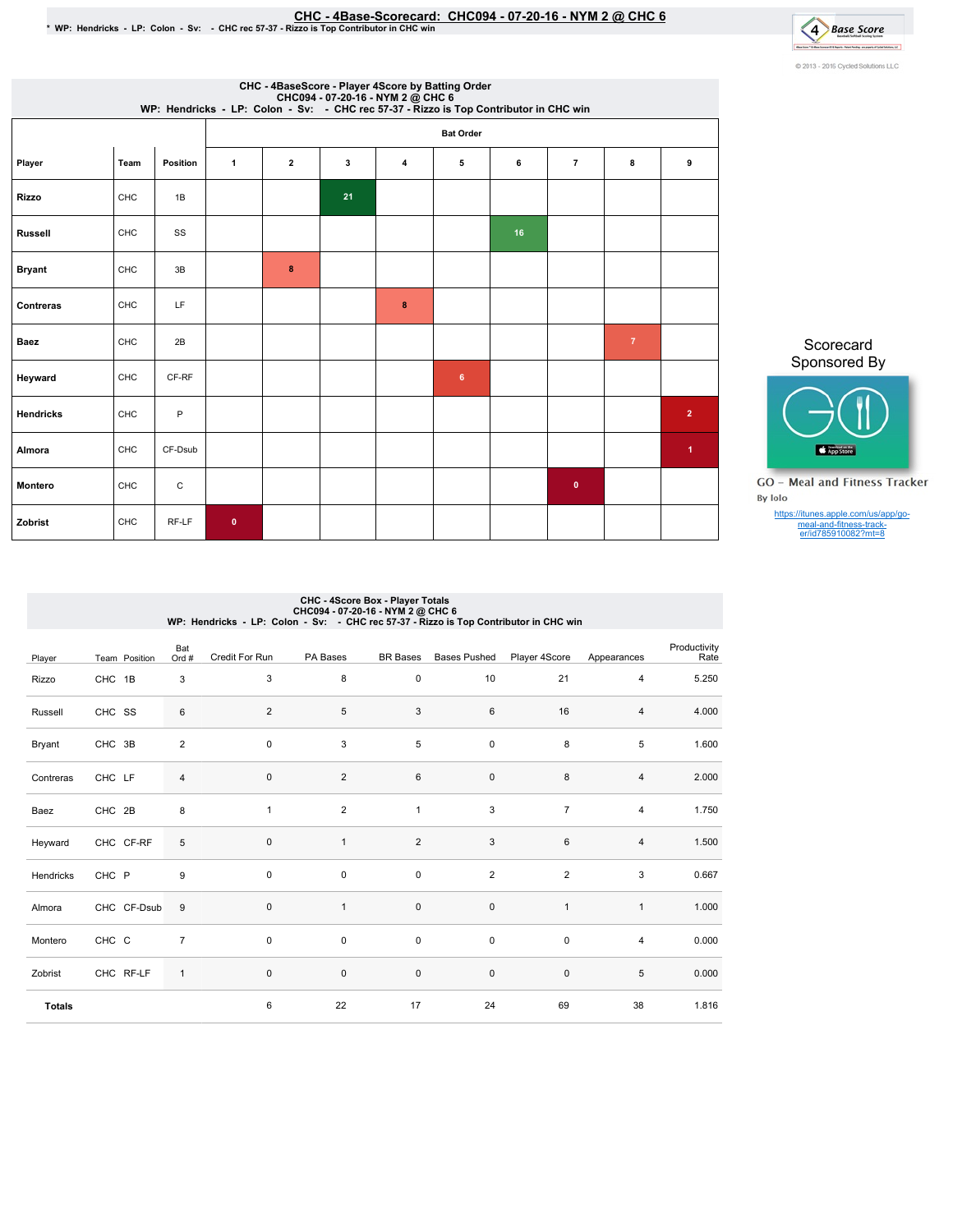| <b>Bat Order</b> | Player     | Inning             | Play Text               | LOBStatus            | Credit For Run      | PA Bases            | <b>BR</b> Bases           | <b>Bases Pushed</b>                                                                                  | Player 4Score             |
|------------------|------------|--------------------|-------------------------|----------------------|---------------------|---------------------|---------------------------|------------------------------------------------------------------------------------------------------|---------------------------|
|                  |            | 01                 | Κ                       |                      | $\mathsf 0$         | $\mathsf{O}\xspace$ | $\mathsf 0$               | $\mathsf 0$                                                                                          | $\mathbf 0$               |
|                  |            | 03                 | Κ                       |                      | $\mathbf 0$         | $\mathsf{O}\xspace$ | $\mathsf 0$               | $\mathsf 0$                                                                                          | $\mathbf 0$               |
| $\mathbf{1}$     | Reyes      | 05                 | 8                       |                      | $\mathbf 0$         | $\mathsf{O}\xspace$ | $\mathsf{O}\xspace$       | $\mathsf{O}\xspace$                                                                                  | $\,0\,$                   |
|                  |            | ${\bf 08}$         | Walk                    |                      | $\mathbf 0$         | $\mathbf{1}$        | $\ensuremath{\mathsf{3}}$ | $\mathsf{O}\xspace$                                                                                  | $\sqrt{4}$                |
|                  |            |                    |                         | <b>Player Totals</b> | $\underline{0}$     | $\overline{1}$      | $\overline{3}$            | $\underline{0}$                                                                                      | $\overline{4}$            |
|                  |            | 01                 | $\sf K$                 |                      | $\mathbf 0$         | $\mathsf{O}\xspace$ | $\mathbf 0$               | $\mathsf{O}\xspace$                                                                                  | $\mathsf{O}\xspace$       |
|                  |            | 04                 | $5 - 3$                 |                      | $\mathbf 0$         | $\mathsf{O}\xspace$ | $\mathsf 0$               | $\mathsf{O}\xspace$                                                                                  | $\mathsf{O}\xspace$       |
| $\overline{c}$   | Granderson | $06\,$             | $\sf K$                 |                      | $\mathbf 0$         | $\mathsf{O}\xspace$ | $\mathsf{O}\xspace$       | $\mathsf{O}\xspace$                                                                                  | $\mathsf{O}\xspace$       |
|                  |            | 08                 | 9                       |                      | $\mathsf 0$         | $\mathsf{O}\xspace$ | $\mathbf 0$               | $\mathsf{O}\xspace$                                                                                  | $\mathsf{O}\xspace$       |
|                  |            |                    |                         | <b>Player Totals</b> | $\underline{0}$     | $\underline{0}$     | $\overline{0}$            | $\underline{0}$                                                                                      | $\underline{0}$           |
|                  |            | 01                 | $\sf K$                 |                      | $\mathbf 0$         | $\mathsf{O}\xspace$ | $\mathsf{O}\xspace$       | $\mathbf 0$                                                                                          | $\mathsf{O}\xspace$       |
|                  |            | 04                 | $6 - 3$                 |                      | $\mathbf 0$         | $\mathsf{O}\xspace$ | $\mathbf 0$               | $\mathsf{O}\xspace$                                                                                  | $\mathsf{O}\xspace$       |
| 3                | Flores     | 06                 | $4 - 3$                 |                      | $\mathbf 0$         | $\mathsf{O}\xspace$ | $\mathbf 0$               | $\mathsf{O}\xspace$                                                                                  | $\mathsf 0$               |
|                  |            | ${\bf 08}$         | .HomeRun LF             |                      | $\sqrt{2}$          | $\overline{4}$      | $\boldsymbol{0}$          | $\boldsymbol{7}$                                                                                     | $13$                      |
|                  |            |                    |                         | <b>Player Totals</b> | $\underline{2}$     | $\overline{4}$      | $\overline{0}$            | $\underline{\mathcal{I}}$                                                                            | 13                        |
|                  |            | $02\,$             | $\overline{\mathbf{4}}$ |                      | $\mathbf 0$         | $\mathsf{O}\xspace$ | $\mathbf 0$               | $\mathbf 0$                                                                                          | $\mathsf{O}\xspace$       |
|                  |            | 04                 | 7.Single ++OutHome-8-2  |                      | $\mathsf 0$         | $\mathbf{1}$        | $-1$                      | $\mathbf 0$                                                                                          | $\mathsf 0$               |
| 4                | Loney      | 06                 | 8                       |                      | $\mathbf 0$         | $\mathbf 0$         | $\mathsf 0$               | $\mathbf 0$                                                                                          | $\mathbb O$               |
|                  |            | 08                 | $\overline{\mathbf{7}}$ |                      | $\mathbf 0$         | $\mathsf{O}\xspace$ | $\mathsf 0$               | $\mathsf{O}\xspace$                                                                                  | $\mathsf{0}$              |
|                  |            |                    |                         | <b>Player Totals</b> | $\underline{0}$     | $\overline{1}$      | $\overline{-1}$           | $\underline{0}$<br>$\underline{4}$<br>$-1$<br>$-1$<br>$-1$<br>$\underline{0}$<br>$\mathsf{O}\xspace$ | $\underline{0}$           |
|                  |            | 02                 | 7.Double                | Left on 3rd          | $\mathbf 0$         | $\overline{2}$      | $\mathbf{1}$              | $\mathbf 0$                                                                                          | $\ensuremath{\mathsf{3}}$ |
|                  |            | 04                 | 8.Single                | Left on 2nd          | $\mathbf 0$         | $\mathbf{1}$        | $\mathbf{1}$              | $\mathbf{1}$                                                                                         | $\ensuremath{\mathsf{3}}$ |
| 5                | d'Arnaud   | 07                 | Walk                    | Left on 2nd          | $\mathbf 0$         | $\mathbf{1}$        | $\mathbf{1}$              | $\mathsf{O}\xspace$                                                                                  | $\sqrt{2}$                |
|                  |            | 09                 | 4                       |                      | $\mathbf 0$         | $\mathsf{O}\xspace$ | $\mathsf 0$               | $\mathsf{O}\xspace$                                                                                  | $\mathsf{O}\xspace$       |
|                  |            |                    |                         | <b>Player Totals</b> | $\underline{0}$     | $\overline{4}$      | $\overline{3}$            | $\underline{\mathbf{1}}$                                                                             | $\underline{8}$           |
|                  |            | 02                 | 3.Single +DP'd-5-4-3    |                      | $\boldsymbol{0}$    | $\mathbf{1}$        | $\mathsf 0$               | $\mathbf{1}$                                                                                         | $\overline{a}$            |
|                  |            | 04                 | 8.Single                | Left on 1st          | $\mathsf{O}\xspace$ | $\mathbf{1}$        | $\mathsf 0$               | $\overline{2}$                                                                                       | $\ensuremath{\mathsf{3}}$ |
| $\,6\,$          | Johnson    | 07                 | 8.Single +DP'd-4-6-3    |                      | $\mathsf 0$         | $\mathbf{1}$        | $\mathsf{O}\xspace$       | $\mathbf{1}$                                                                                         | $\overline{2}$            |
|                  |            | 09                 | 7.Single +2ndWP         | Left on 2nd          | $\mathbf 0$         | $\mathbf{1}$        | $\mathbf{1}$              | $\mathsf{O}\xspace$                                                                                  | $\sqrt{2}$                |
|                  |            |                    |                         | <b>Player Totals</b> | $\underline{0}$     | $\underline{4}$     | $\overline{1}$            |                                                                                                      | $\underline{9}$           |
|                  |            | 02                 | 5-4-3-DP                |                      | $\mathbf 0$         | $\mathsf{O}\xspace$ | $\mathsf{O}\xspace$       | $-1$                                                                                                 | $-1$                      |
|                  |            | 05                 | $4 - 3$                 |                      | $\mathbf 0$         | $\mathsf{O}\xspace$ | $\mathsf{O}\xspace$       | $\mathsf{O}\xspace$                                                                                  | $\mathsf{O}\xspace$       |
| $\overline{7}$   | Lagares    | 07                 | $\overline{\mathbf{4}}$ |                      | $\mathsf 0$         | $\mathsf{O}\xspace$ | $\mathsf{O}\xspace$       | $\mathsf{O}\xspace$                                                                                  | $\mathsf{O}\xspace$       |
|                  |            | 09                 | $\sf K$                 |                      | $\mathbf 0$         | $\mathsf{O}\xspace$ | $\mathsf{O}\xspace$       | $\mathbf 0$                                                                                          | $\mathsf{O}\xspace$       |
|                  |            |                    |                         | <b>Player Totals</b> | $\underline{0}$     | $\underline{0}$     | $\underline{0}$           |                                                                                                      | $-1$                      |
|                  |            | 03                 | Κ                       |                      | $\mathbf 0$         | $\mathsf{O}\xspace$ | $\mathsf{O}\xspace$       | $\mathsf{O}\xspace$                                                                                  | $\mathsf{O}\xspace$       |
|                  |            | 05                 | 8.Double                | Left on 2nd          | $\mathbf 0$         | $\sqrt{2}$          | $\mathbf 0$               | $\mathbf 0$                                                                                          | $\sqrt{2}$                |
| $\,8\,$          | Conforto   | 07                 | 4-6-3-DP                |                      | $\mathbf 0$         | $\mathsf{O}\xspace$ | $\mathsf{O}\xspace$       |                                                                                                      | $-1$                      |
|                  |            | 09                 | 8                       |                      | $\mathbf 0$         | $\mathsf{O}\xspace$ | $\mathsf{O}\xspace$       | $\mathsf{O}$                                                                                         | $\mathsf{O}\xspace$       |
|                  |            |                    |                         | <b>Player Totals</b> | $\underline{0}$     | $\overline{2}$      | $\overline{0}$            |                                                                                                      | $\overline{1}$            |
|                  |            | 03                 | $\sf K$                 |                      | $\mathsf{O}\xspace$ | $\mathsf{O}\xspace$ | $\mathsf{O}\xspace$       | $\mathsf{O}\xspace$                                                                                  | $\mathsf{O}\xspace$       |
|                  | Colon      | 05                 | $5 - 3$                 |                      | $\mathbf 0$         | $\mathsf{O}\xspace$ | $\mathsf{O}\xspace$       | $\mathsf{O}\xspace$                                                                                  | $\mathsf{O}\xspace$       |
|                  |            |                    |                         |                      |                     |                     |                           |                                                                                                      |                           |
| $\boldsymbol{9}$ |            |                    |                         | <b>Player Totals</b> | $\underline{0}$     | $\underline{0}$     | $\underline{0}$           |                                                                                                      | $\underline{0}$           |
|                  | De Aza     | 08                 | $3\mathsf{U}$           |                      | $\mathbf 0$         | $\mathsf{O}\xspace$ | $\mathsf{O}\xspace$       |                                                                                                      | $\mathsf{O}\xspace$       |
|                  |            |                    |                         | <b>Player Totals</b> | $\underline{0}$     | $\underline{0}$     | $\underline{0}$           | $\underline{0}$                                                                                      | $\underline{0}$           |
|                  |            | <b>Grand Total</b> |                         |                      | $\overline{2}$      | 16                  | 6                         | 10                                                                                                   | 34                        |

### <u>NYM - 4Base-Scorecard: CHC094 - 07-20-16 - NYM 2 @ CHC 6</u>

\*WP:Hendricks-LP:Colon-Sv: -CHCrec57-37-RizzoisTopContributorinCHCwin